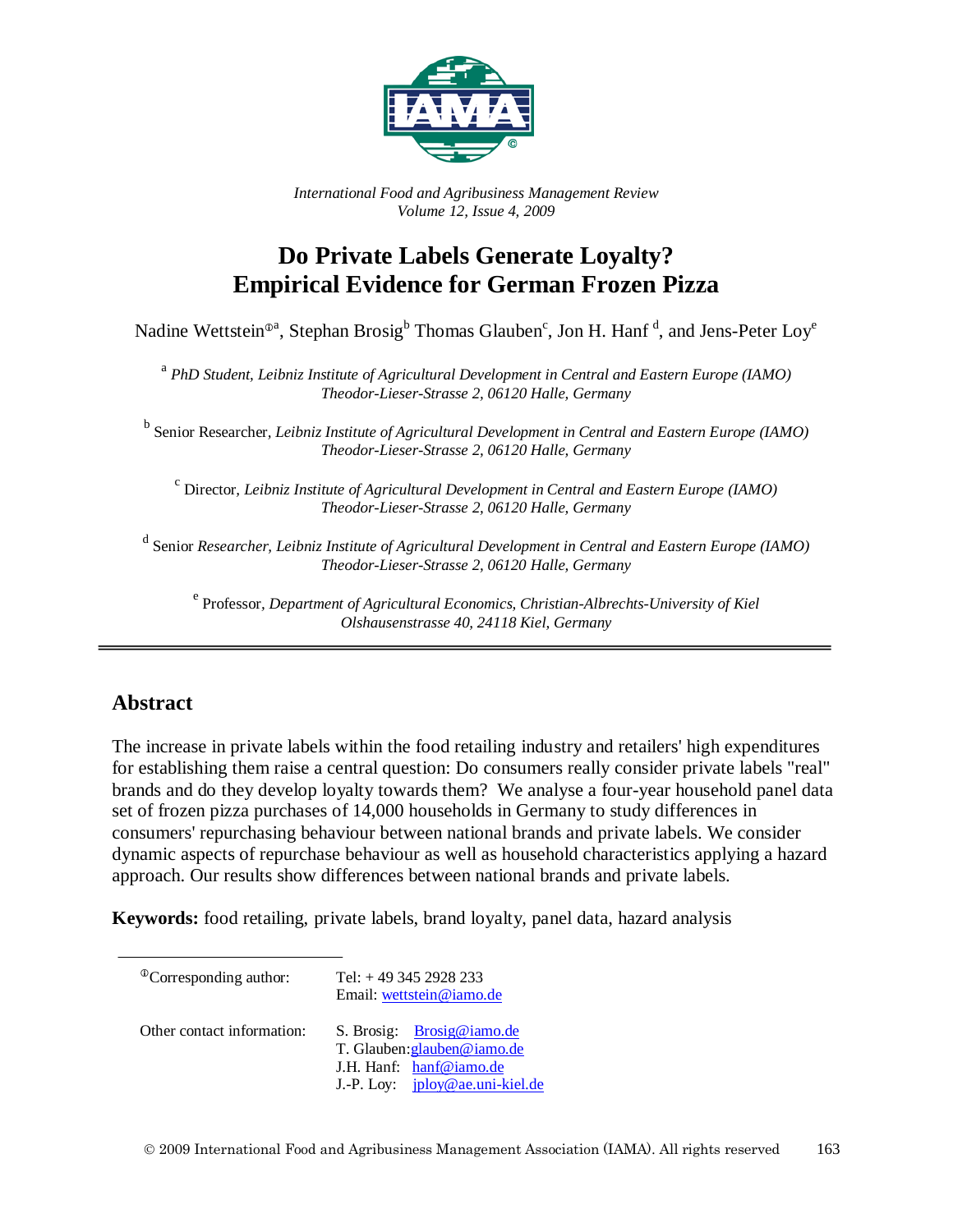## **Introduction**

In most Western economies the retail food industry has been subject to considerable changes in recent decades. During the 1970s, food retailing companies were seen as the vicarious agents of food processors. Over time retailers were able to grow very fast and gained significant market shares (Nieschlag et al. 1994). Today, retailers mostly dominate the agri-food business and the food processors. The cumulative market share of the top ten retailers surveyed in Germany in 2006 is about 87 percent. The same holds for other European countries (Wrigley 2002), such as Sweden, France, Belgium, and Switzerland, where the respective top ten retailers' cumulative market share is more than 90 percent (BVL 2008). This level of concentration indicates that retailers face fierce competition. Due to the rivalry between the top retails, private labels were introduced to be silhouetted against the competitors (Choi and Coughlan 2006; Moore et al. 2000). The key concept is retail branding, i.e. many retail firms establish retail brands (private labels) by converting their shop name to a brand itself (Dhar and Hoch 1997, Sayman et al. 2002). Thus, for some years retailers have been using retail branding more intensively, mirroring a steady increase in the market share of private labels (Cotterill and Putsis 2000). For example in Germany, private labels already account for 40 percent of the market share. As Figure 1 demonstrates, private labels play a major role not only in Germany but in most European countries.



**Figure 1.** Private labels - share in total sales volume of non-durable goods by country, PLMA 2008

During the past ten years, growth of private labels is observable in the premium market segment. Now German retailers spend several hundred million Euros annually on brand management. One of the aims of branding is to generate customer loyalty. Loyal consumers are less likely to switch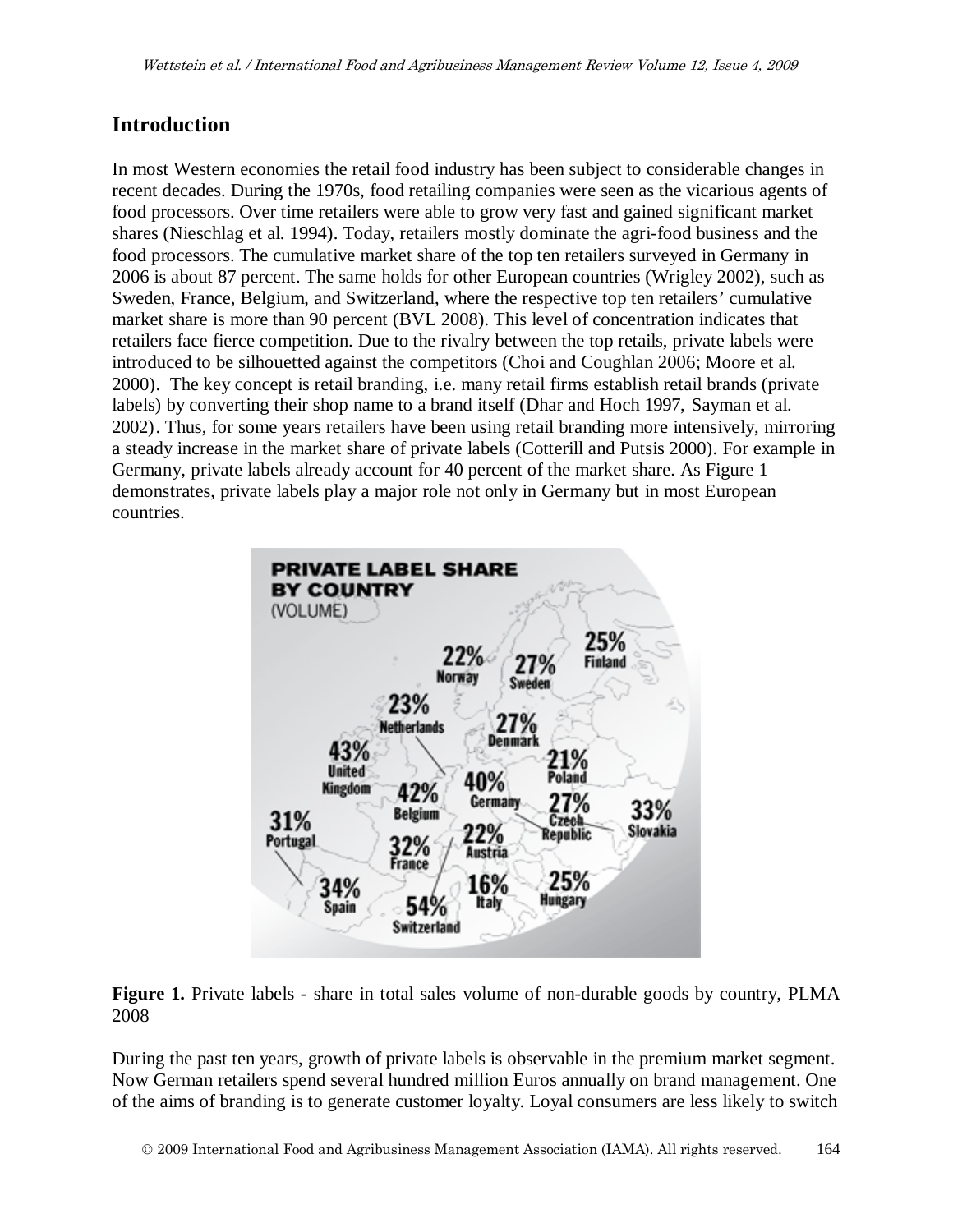to competitors and are more tolerant to increases in price than non-loyal consumers (Reichheld and Sasser 1990, Reichheld and Teal 1996). In their seminal article, Jacoby and Kyner (1973) show that brand loyalty is a biased (i.e. non-random), behavioural response (i.e. purchase), expressed over time, by some decision-making unit, with respect to one or more alternative brands out of a set of such brands, and a function of psychological (decision-making evaluative) processes. In other words, brand loyalty describes a preference which is manifested in an actual behaviour towards a certain brand out of a set of alternative brands. Hence, for analysing brand loyalty, consumer repurchases of a certain brand over a longer time period is a good proxy. Particularly since Assael (1984) suggests that, "Success depends not on the first purchase but on repurchase."

Creating loyal customer behaviour can be considered one of the success factors of retailers (Grewal and Levy 2007). In this context the question arises whether whether consumers consider private labels to be a "real" brand and therefore, wether retailers are able to generate loyal customers with a repurchase beahaviour comparable to that of national brands. In this paper we address these questions by analysing a panel data set of 14,000 households. We study consumers' repurchase behaviour between strong national brands and private labels. For this study we proceed as follows. First we elaborate on household characteristics and how they influence repeat purchases of private labels as an indicator of brand loyalty. And second we conducted an empirical analysis for the German frozen pizza market regarding brand loyalty. This market has has experienced a dramatic increase in volume over the last ten years. (Deutsches Tiefkühlinstitut 2008). The paper concludes by discussing our results and presenting an outlook for further research.

## **Consumer Patterns of Loyal Behaviour**

In addition to developments observed in the retail sector, changes are also occurring on the consumer side. Gianluigi Zenti, executive director of Academia Barilla, suggests, "In the future the quality of food will split into different directions: there will be one consumer segment that is looking for higher quality and one bigger segment that is looking for lower quality at a lower price. … So overall we are in a situation, where consumers are changing dramatically, because their expectations are changing" (Hartl 2006). These changes in consumer behaviour lead to new markets with specific consumer segments. To capture such a specific consumer segment it will be more and more important to understand the characteristics of such a specific consumer segment and which of these characteristics influence their repurchase behaviour.

Repurchase behaviour is a necessary condition for brand loyalty (e.g. Jacoby 1971; Jacoby and Kyner 1973; Jacoby and Chestnut 1978), and loyal consumers are a central aim of consumer relationship management. The reason is that those consumers who repeatedly buy the same brand are less likely to switch to competitors. Therefore, such behaviour goes along with higher profits and success (Assael 1984). For instance, loyal consumers spread positive word-of-mouth advertising. Also it has been shown that loyal customers are more are more tolerant to price increases than non-loyal consumers, so firms can achieve a price premium (Reichheld and Sasser 1990, Reichheld and Teal 1996).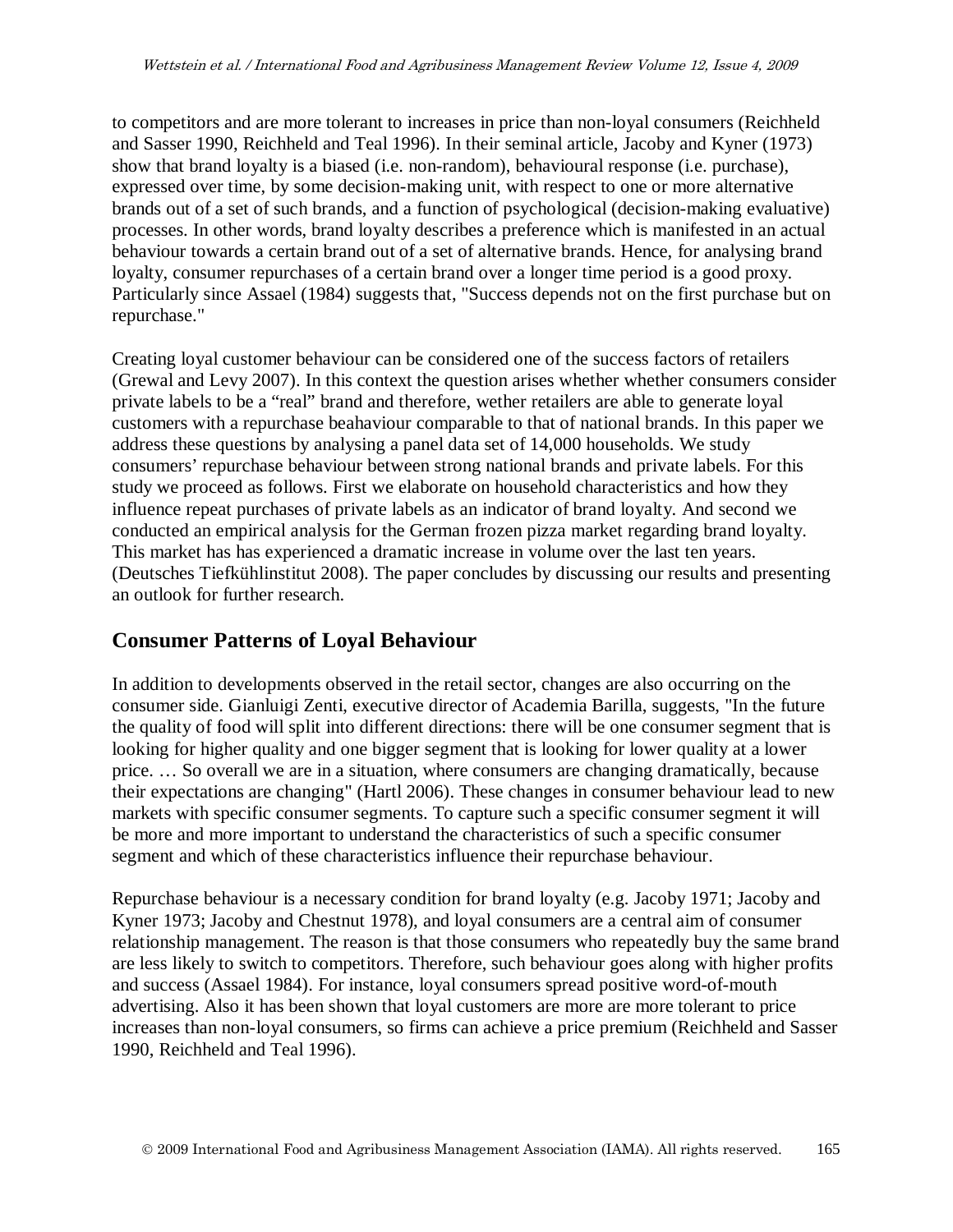Several researchers (Allenby and Rossi 1991; Chiang 1991; Gönül and Srinivasan 1997; Gupta and Chintagunta 1994) have incorporated demographic characteristics in brand choice models which were estimated using scanner panel data. The general finding across these studies is that the impact of demographic variables on brand choice is neither strong nor consistent. These findings are puzzling given that one would expect certain demographic variables, such as income, to have some impact on brand choice behaviour. Baltas and Doyle (1998) investigate in their study the effects of several consumer characteristics, preference heterogeneity, and choice dynamics on private label purchasing behaviour. These researchers were the first to examine all these issues using panel data. The empirical identification of permanent inter-individual differences suggests that there exist two market segments of consumers interested in national brands and private labels, respectively. The private label consumer is likely a "switcher" and not a "shopper", with a stable, narrow brand repertoire. Examining the reasons for buying a private label, Baltas and Doyle (1998) note that private label buyers shop more frequently. Furthermore, the lower price of private labels and a lack of advertising create an image that appeals to particular consumers. Baltas and Doyle (1998) have shown that both price and consumer preferences affect choices. Despite the common conjecture that a private label product is purchased solely based its low on price, they find that some consumers buy private labels because they prefer them. This finding reflects the serious quality improvements made by retailers in recent years (e.g. Schulze et al. 2008), as well as the introduction of premium private labels. The study suggests that the private label consumer is a price-cautious but promotioninsensitive consumer.

We test these findings by using German household panel data, which include information on actual consumers' purchase behaviour, as well as information on household characteristics. Hence, as suggested by Richardson et al. (1996), first we are able to employ a behavioural measure so that the results will be approximations of real repurchase behaviour. Thereby, we use data over a period of four years so that we are able to provide some implications based on the observations of former actual behaviour, which is an important extension of previous models. Second, we consider the households' characteristics. This facilitates a classification between specific household segments and the influence of their characteristics on the repurchase behaviour.

# **Empirical Analysis**

Whereas conceptually brand loyalty is clearly defined (e.g. Day 1969; Jacoby 1971; Jacoby and Kyner 1973; Dick and Basu 1994; Oliver 1997; Oliver 1999), there are different ways to measure brand loyalty. Jacoby and Chestnut (1978) reviewed over 100 studies and found 33 different measures of brand loyalty. These approaches are divided by Jacoby and Chesnut (1987) into the following four categories: I) Approaches which only considers the sequence in which different brands are purchased in determining the degree of loyalty (e.g. Tucker 1964). II) Approaches focusing on the proportion of purchase measures (e.g. Copeland 1923; Cunningham 1956). III) Other approaches aim to measure the probability of purchase (e.g. Lipstein 1959; Frank 1962). IV) Synthesis measures (e.g. Massy et al. 1968) which combine sequential, proportional or probability based brand loyalty indices.

More recently, the method of event history analysis (hazard analysis) as a type of probability of purchase measurement is more often implemented to quantify brand loyalty (e.g., Duwors and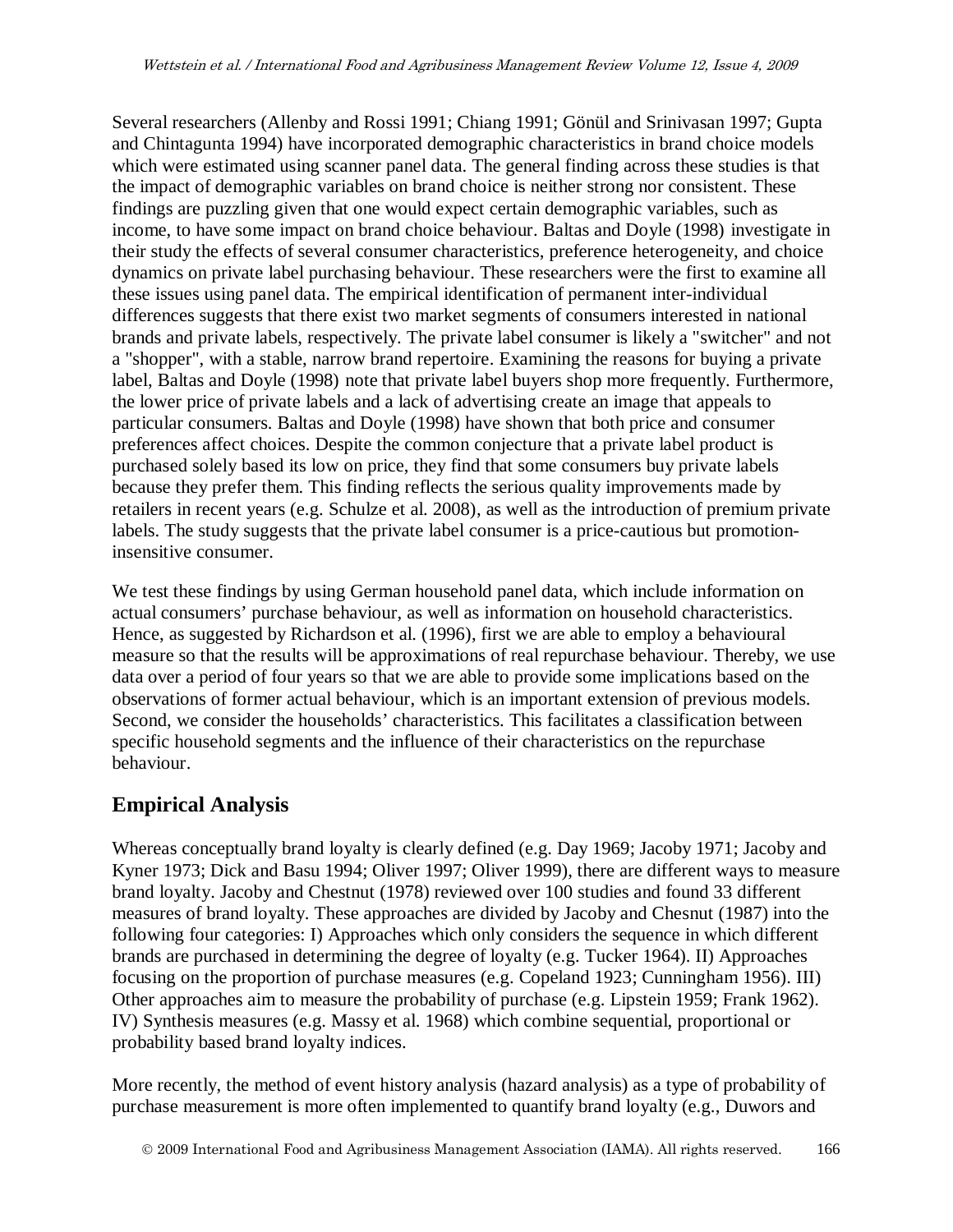Haines 1990; Gould 1997; Boatwright et al. 2003). Strength of this approach is that it is possible to include implications based on the observations of former actual behaviour. Thus, measuring loyalty has been of ongoing concern to both academics and marketing practitioners.

While previous studies have in most cases focused on the interpurchase time (e.g. Gould 1997; Boatwright et al. 2003), in this paper we examine *repurchase periods,* i.e. time periods of repeated purchases of individual brands as approximate indicators of brand loyalty.[1](#page-4-0)

After introducing the data, we present our analytical approach, which focuses on the question whether the duration of repurchase periods as well as this duration's determinants differ systematically between private labels and national brands. Results are presented and discussed at the end of the section.

# **Data**

We use a household panel data set (January 2000 to December 2003) reflecting food purchases of 14,000 households in Germany on a daily basis. The data is compiled by GfK market research group (GfK 2008). The 14,000 households in the sample are representative of the German population. The data input took place by hand scanner and manual input. The data reflects actual purchase behaviour of individual households rather than attitudinal statements as often documented by surveys or choice experiments. The data allows us to observe actual repurchase behaviour which is used here to measure brand loyalty. Variables reported are quantities and prices of products and brands bought, information on the store type, display and promotion of brands in the store, and some demographic information on the household such as household size and composition, household income, and the age of the household's head.

Two producers of frozen pizza dominate the German market. In our sample, 53 percent of purchased units carry one of the two major national brands, "Dr. Oetker" or "Wagner", whereas 34 percent of packaging units carry private labels (34 brands owned by supermarket chains and discounters). In our study we compare national brands with private labels, each of these brand types taken as a group.

Per capita demand on average over the households in our sample amounts to 4.8 frozen pizzas per year, of which 3.3 are national brands and 1.5 private labels. The consumption figure and the share of national brands and private labels have remained nearly at the same level over the four years observed. Consumption was well above average in households with heads under 30 years (6.7 pieces per capita) particular in households of young singles (10 pieces) while it was low (3 pieces) among older couples without children and families with small children. The share of private label pizzas was 30 percent on average (70 percent for national brands) and varied in the remarkably narrow range between 26 and 34 percent for a number of quite different household types defined by composition, per capita income, and age. Only households with a monthly per capita net income of less than 500 Euro consumed a higher share (37 percent of all pizzas purchased) of private label pizzas.

<span id="page-4-0"></span><sup>&</sup>lt;sup>1</sup> The number of purchase repetitions (rather than the time span covered by them) can be considered another informative representation of brand loyalty, as suggested by an anonymous referee. To complete the picture of repurchase behaviour this will have to be addressed in further studies.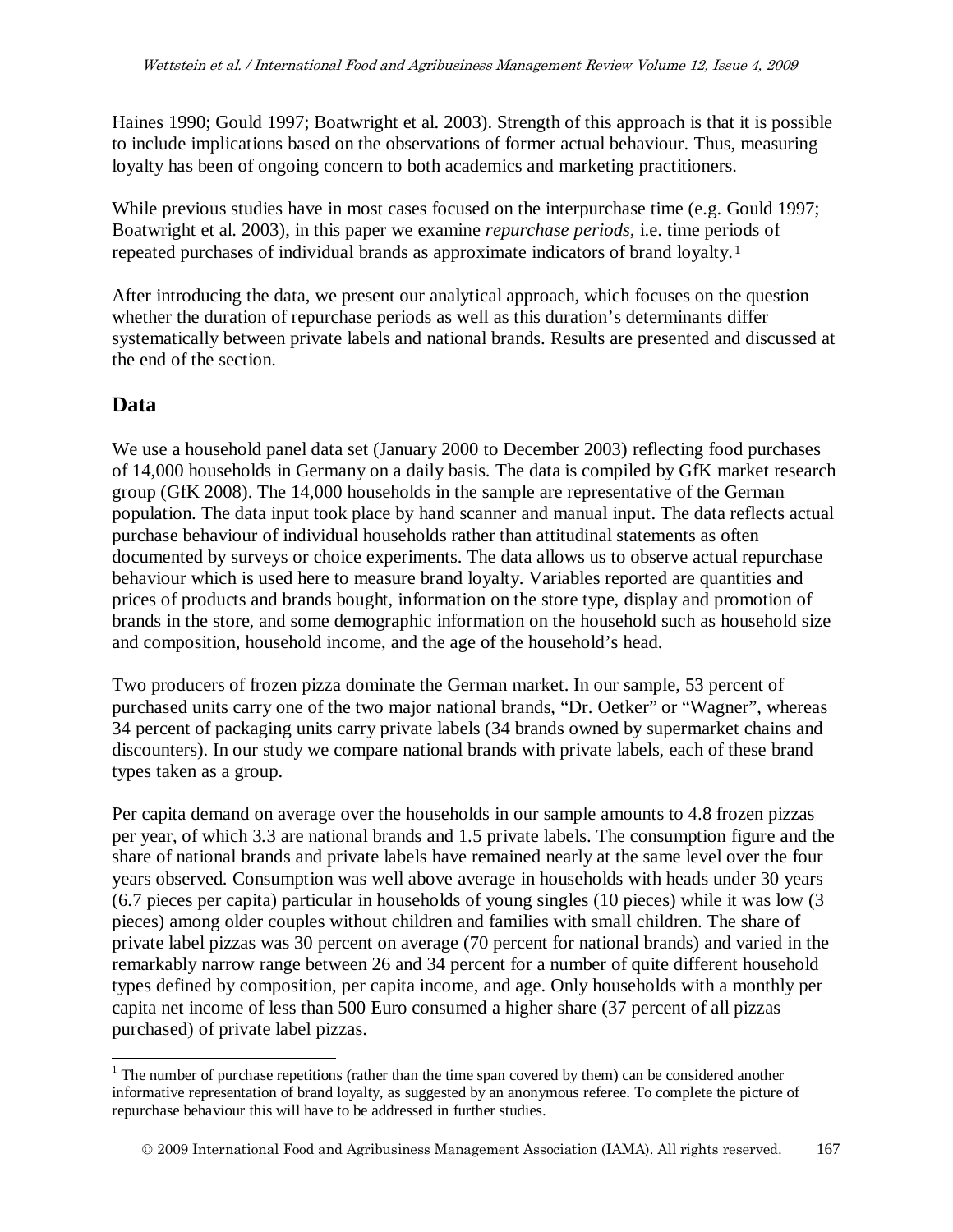Our data reveals that this remarkably widespread 30/70 ratio of private labels and national brands is not only due to a mix of different consumer types with constant choice of brand type but also to a large number of households which purchase a mix of brands: 29 percent of all households have indeed chosen only national brands over the whole observation period while 13 percent have purchased no other than private label pizzas. These households are obviously loyal to a brand type, perhaps to individual brands. However, the remaining 52 percent of households have purchased both, private labels and national brands, almost half of them have even mixed both brand types in each individual year. The existence of loyal and brand type switching households suggests to analyse repurchase behaviour as well as factors it is associated with.

#### *Analytical approach*

We analyse the length of repurchase periods as measure of brand loyalty. Our definition of a repurchase period can be illustrated by the following example: For each household all daily purchases are considered, i.e. the dates when the household purchases any quantity of frozen pizzas of any brand. A repurchase period for a national brand begins with the day of the first purchase of that brand type and lasts as long as this brand type is repurchased.<sup>[2](#page-5-0)</sup> Hence, as figure 2 illustrates in stylized way for a hypothetical household a repurchase period covers two or more purchases of the same brand type national brand (N) or private label (P).

Our analysis focuses on households that frequently buy frozen pizza<sup>[3](#page-5-1)</sup>. Observed repurchase periods range from one day to nearly the total observation period of four years. Very long periods are rare. Ninety-seven percent of the loyalty spells are less than one year.

| Repurchase       | national brand (N)<br>private label (P) |      |               |             |                                |
|------------------|-----------------------------------------|------|---------------|-------------|--------------------------------|
| <b>Purchases</b> |                                         |      | P<br>PPP<br>P | N<br>Ņ<br>P | $\frac{N}{P}$ N<br>P<br>P<br>D |
|                  |                                         | 2000 | 2001          | 2002        | 2003                           |

**Figure 2.** Illustration of the definition of repurchase periods

Statistical analysis of the repurchase periods observed must account for their nature as duration data; their distribution cannot be assumed to be normal, and for many of the periods considered, we do not know their total length because the beginning or the end, or both, could not be observed in the survey period (censored observations). Hence, inference on the distribution of

<span id="page-5-0"></span> $2$  We consider periods of repeated choice of the same brand type as a reasonable proxy for periods of brand loyalty. An alternative definition has been tried referring to terms (of *a* days) in which at least *n* pizzas of the respective brand type were bought, conditional that these purchases represented at least *p* percent of all frozen pizzas purchased during that term. A period of loyalty is then understood as the time span incorporating consecutive terms of loyalty to the same brand type. The definition we choose is superior in terms of clarity.

<span id="page-5-1"></span><sup>&</sup>lt;sup>3</sup> Households that purchased an average of less than 6 frozen pizzas per quarter during their presence in the panel are excluded from the analysis. This avoids misinterpreting very long periods with no intermittent purchases as periods of particular loyalty.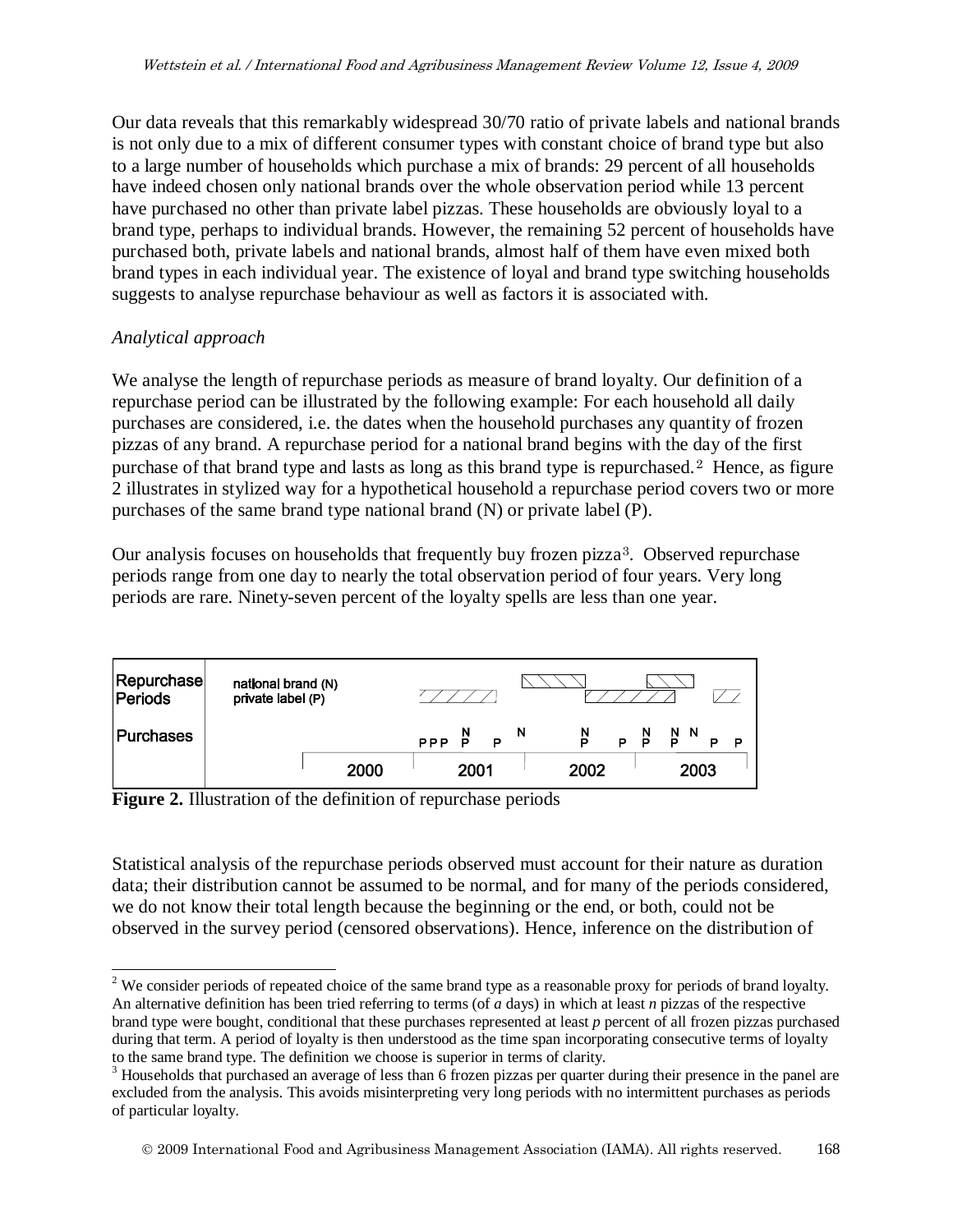these duration data based on standard measures of location and distribution (means, percentiles, variance, etc.), as well as regressions using duration as an endogenous variable would yield biased results (e.g., Cleves et al. 2004). Therefore, we use hazard analysis techniques (survival analysis), which are appropriate in this context. $4$ 

In particular, we estimate hazard functions  $h(t, x)$ , which express the instantaneous probability of a repurchase period ending after a duration of *t*, conditional on having lasted for that duration. This conditional probability (hazard rate) is modelled as depending on duration *t* and a number of household characteristics *x*, i.e. the covariates. From the information embedded in the hazard function, we derive expected values of the duration of repurchase periods as well as time- (and covariate-) dependent probabilities of switching between brand type. The hazard function provides a convenient definition of duration dependence. In our context we speak of positive duration dependence if  $h(t, x)$  increases with the length of the repurchase period ( $\partial h(t, x)/\partial t > 0$ ) and vice versa. For the hazard function  $h(t,x)$  we choose the popular specification of

1) 
$$
h(t, \mathbf{x}) = h_0(t) \exp(\mathbf{x}\beta_{\neq 0}),
$$

where  $h_0(t)$  represents the baseline hazard, i.e. the hazard rate after duration *t* with the covariates  $x_i$  at a reference level, usually their mean.<sup>[5](#page-6-1)</sup> We speak of a proportional hazard model because levels of *x* carry over to *h*() proportionally, i.e. independent of *t*. For the functional form of the baseline hazard, we use the Weibull specification:

2) 
$$
h_0(t) = pe^{\beta_0}t^{p-1}
$$
.

The shape parameter *p* indicates duration dependence: A value below (above / equal to) unity indicates negative duration dependence (positive / no duration dependence). The baseline hazard is jointly determined by *p* and the location parameter  $\beta_0$ <sup>[6](#page-6-2)</sup>.

From the information available in the data source, we have selected six household characteristics  $x_i$  to test their impact on repurchase behaviour of a brand type (Table 1).<sup>[7](#page-6-3)</sup>

<span id="page-6-2"></span><span id="page-6-1"></span>

<span id="page-6-0"></span><sup>&</sup>lt;sup>4</sup> For an exhaustive description of the methodology, see Kalbfleisch and Prentice (2002).<br><sup>5</sup> This means that non-binary covariates are scaled to have a mean of zero.<br><sup>6</sup> The Weibull specification restricts  $h(t, x)$  to fo by *p* and *β*. In particular, the specification cannot reflect any change from positive to negative duration dependence or vice versa. We find this restriction to be justifiable for our data through comparison with a less restrictive (semiparametric) Cox proportional hazard specification. Visual inspection of the Cox functions plots indicate that the hazards are almost perfectly monotonous (decreasing). Moreover, the covariates' parameters do not differ much between the Cox and Weibull specifications. Approximating a Cox model by the parametric Weibull specification yields a gain in efficiency (provided the distributional assumptions are justified) and facilitates the prediction of durations and hazard rates for the entire domain of  $t$ .

<span id="page-6-3"></span> $\frac{1}{2}$  Since cardinally-scaled characteristics like net income or the age of the main earner are coded as categories in the data set and not all of these categories have the same width, their use as cardinal variables is inappropriate. We have recoded the strata to binary variables to achieve an appropriate yet parsimonious specification.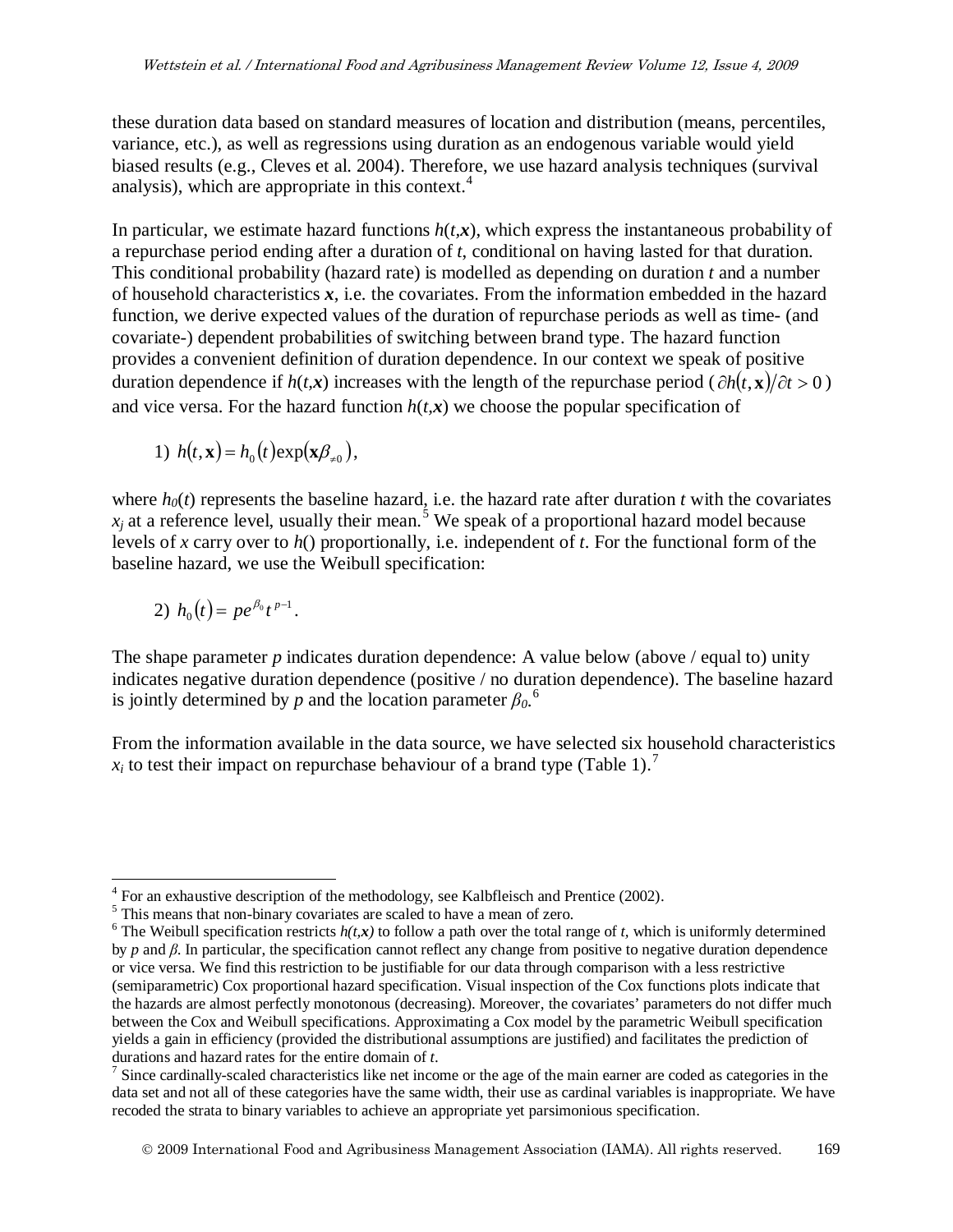| <b>Characteristic</b>                      | <b>Variable</b> | <b>Type</b> | <b>Definition</b>                                           |  |
|--------------------------------------------|-----------------|-------------|-------------------------------------------------------------|--|
| Household size                             | <b>HSIZE</b>    | integer     | Number of household members                                 |  |
| Per capita monthly net<br>household income | <b>LOWINC</b>   | binary      | Under 500€ per household member                             |  |
| Age of main earner                         | YOUNG           | binary      | Under 30 years                                              |  |
| Family Type                                | <b>FAM</b>      | binary      | Family with adolescent children                             |  |
|                                            | YSINGLE         | binary      | Household of young single person                            |  |
| Frequency of pizza<br>consumption          | <b>PPPQ</b>     | continuous  | Number of pizzas (packaging units)<br>purchased per quarter |  |

**Table 1.** Household characteristics used as explanatory variables

The relative preference for a highly processed convenience product such as frozen pizza is likely dependent upon economies of scale in consumption and on home time available. Hence, the household size (HSIZE) and three variables specifying a household's position in the family life cycle have been included as explanatory variables: the binary variable YOUNG indicates a main earner under 30 years of age, while FAM and YSINGLE indicate specific family types. These variables are used to test the influence of specific household characteristics on repurchase behaviour. Per capita income (LOWINC) is considered a potential determinant of the choice between national brands and the usually lower-priced private labels (e.g. Dölle 2001). Finally, a behavioural characteristic likely to be relevant for brand choice is the frequency of purchase of frozen pizza (PPPQ), which in the sample ranges between the set minimum of six and 80 pizzas per quarter, with a mean of 12. Baltas and Doyle (1998) have found the purchase frequency of tea to be related with the probability of choice of private labels.

We estimate a hazard model using data for purchases of frozen pizza. In order to test for behavioural differences between national brands (Dr. Oetker and Wagner) and private labels we introduce a dummy variable for private labels (RETAIL) and interaction terms of this dummy with the household characteristics, respectively.<sup>[8](#page-7-0)</sup> Our choice of a proportional hazard model implies that hazards at all durations are shifted proportionally by changes in these variables.

## **Results and Discussion**

The overall explanatory power of the model is confirmed by likelihood ratio tests. The null hypothesis of a constant-only alternative is rejected at the 0.1 percent significance level. Results of individual parameters are presented in Table  $2(a)$ . The deviation of the parameter p from unity signals the extent of duration dependence, which is significantly negative  $(0.7231)$ 0.277).<sup>[9](#page-7-1)</sup> We can hence establish negative duration dependence as our first central result: ending a repurchase period, which means switching to the other brand type, becomes less likely the longer a consumer patronizes a brand. Consumers who are loyal to a brand for a long time are likely satisfied with their choice and do not expect any advantage by switching to another brand.

<span id="page-7-0"></span><sup>&</sup>lt;sup>8</sup> For many households the sample contains more than one repurchase spell. The similarity of effects shared by spells for identical households has to be assumed. To infer from this information, we applied a , shared frailty' specification (StataCorp 2007: 326).

<span id="page-7-1"></span> $9^{\circ}$ The parameter *p* and its standard error is computed from the coefficient of  $ln(p)$  and its distribution.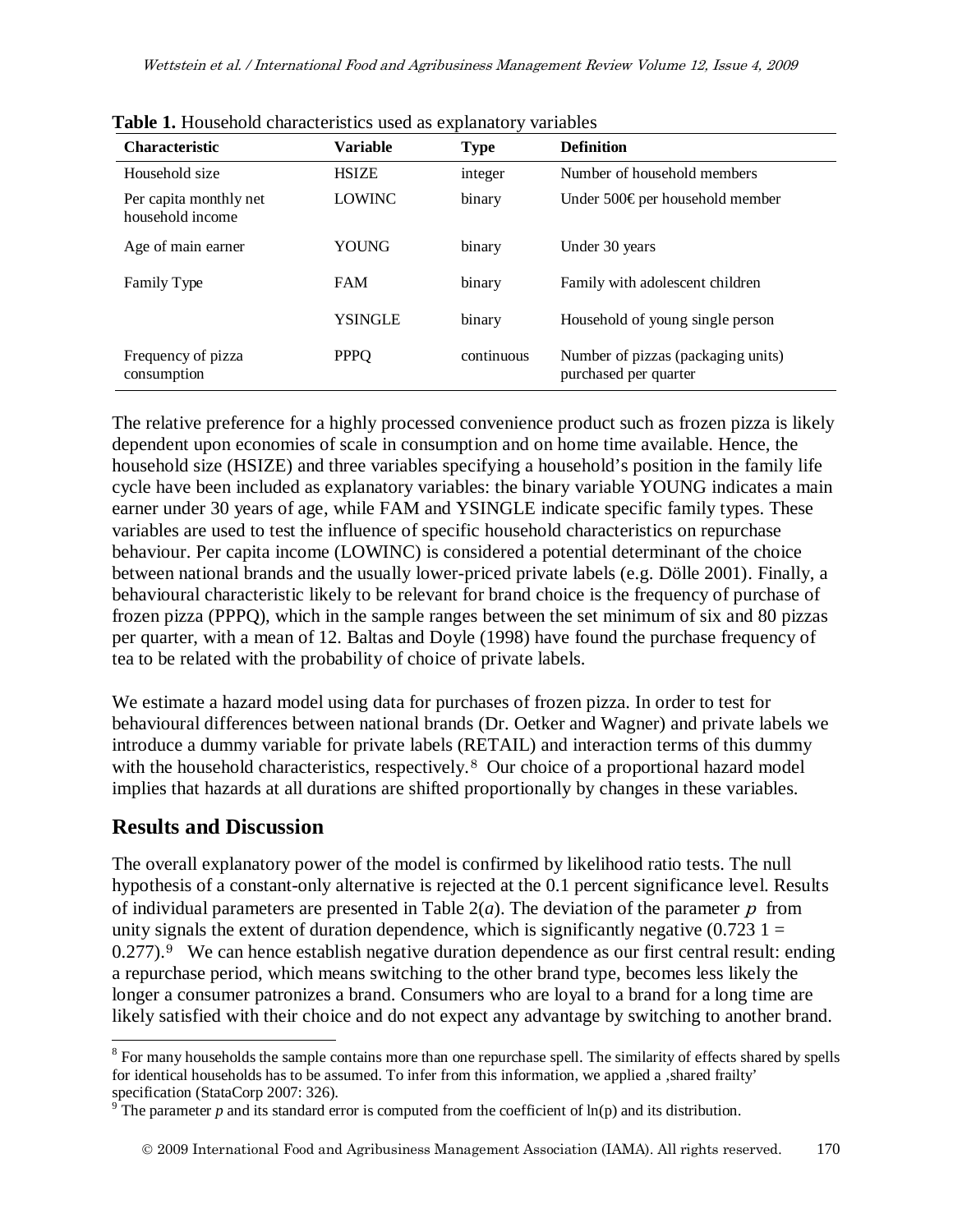| Number of observations (purchases) = $31457$              |           |                        |           |                      |  |  |
|-----------------------------------------------------------|-----------|------------------------|-----------|----------------------|--|--|
| Parameter estimates (a)                                   |           |                        |           |                      |  |  |
| <b>Variable</b>                                           | parameter | <b>Standard error</b>  | z         | P >  z               |  |  |
| Constant                                                  | $-3.115$  | 0.035                  | $-88.200$ | 0.000                |  |  |
| ln(p)                                                     | $-0.324$  | 0.011                  | $-30.080$ | 0.000                |  |  |
| p (derived value)                                         | 0.723     | 0.008                  |           |                      |  |  |
| <b>RETAIL</b>                                             | $-0.098$  | 0.038                  | $-2.540$  | 0.011                |  |  |
| Characteristics variables                                 |           |                        |           |                      |  |  |
| <b>HSIZE*RETAIL</b>                                       | $-0.076$  | 0.025                  | $-3.010$  | 0.003                |  |  |
| <b>FAM</b>                                                | $-0.058$  | 0.045                  | $-1.290$  | 0.198                |  |  |
| SINGLE*RETAIL                                             | $-0.194$  | 0.163                  | $-1.190$  | 0.232                |  |  |
| <b>LOWINC</b>                                             | $-0.053$  | 0.081                  | $-0.660$  | 0.509                |  |  |
| LOWINC*RETAIL                                             | $-0.132$  | 0.123                  | $-1.070$  | 0.284                |  |  |
| YOUNG*RETAIL                                              | 0.236     | 0.097                  | 2.440     | 0.015                |  |  |
| <b>PPPQ</b>                                               | 0.017     | 0.003                  | 5.050     | 0.000                |  |  |
| PPPQ*RETAIL                                               | 0.022     | 0.006                  | 3.730     | 0.000                |  |  |
| Predicted hazard function after alternative durations (b) |           |                        |           |                      |  |  |
|                                                           |           | <b>National labels</b> |           | <b>Retail labels</b> |  |  |
| One day                                                   |           | 0.0321                 |           | 0.0291               |  |  |
| One week                                                  |           | 0.0187                 |           | 0.0170               |  |  |
| One month                                                 |           | 0.0128                 |           | 0.0116               |  |  |
| Three months                                              |           | 0.0094                 |           | 0.0085               |  |  |
| Six months                                                |           | 0.0078                 |           | 0.0071               |  |  |
| One year                                                  |           | 0.0063                 |           | 0.0057               |  |  |
| Predicted durations $(c)$                                 |           |                        |           |                      |  |  |
| Standard deviations in parentheses                        |           |                        |           |                      |  |  |
|                                                           |           | <b>National labels</b> |           | <b>Retail labels</b> |  |  |
| Median of predicted durations                             |           | 44                     |           | 53                   |  |  |
|                                                           |           | (6.2)                  |           | (18.2)               |  |  |
| Arithmetic mean of predicted durations                    |           | 89                     |           | 107                  |  |  |
|                                                           |           | (12.6)                 |           | (37.0)               |  |  |

# **Table 2.** Estimation Results

**Source:** Own computations based on GFK Consumer Scan data

**Note:** Coefficients in bold types are significantly different from zero (from one in the case of *p*) at the 10% level.

From the parameter *p* (and the constant) we can compute the baseline hazard function which indicates the probability that a repurchase period ends after a given duration t conditional on having lasted up to that duration. It refers to baseline or reference conditions in respect of the characteristics variables (covariates) included in the model: the sample mean for the numeric variables (HSIZE and PPPQ) and the value zero for the binary variables (RETAIL, LOWINC, YOUNG, FAM, and YSINGLE). The solid line in Figure 3 shows the baseline hazard function for durations from 1 to 400 days; the baseline hazard function, i.e. the conditional probability of a reference household purchasing national brand pizza to switch to a retail label. The small absolute values are due to the brevity of the time-unit (day) relative to the typical length of repurchase period.

For the continuous variables (HSIZE, PPPQ) coefficients refer to a one-unit change of the variable. The coefficients of the binary variables (RETAIL, LOWINC, YOUNG, FAM, YSINGLE) represent factors shifting the hazard for the particular group relative to the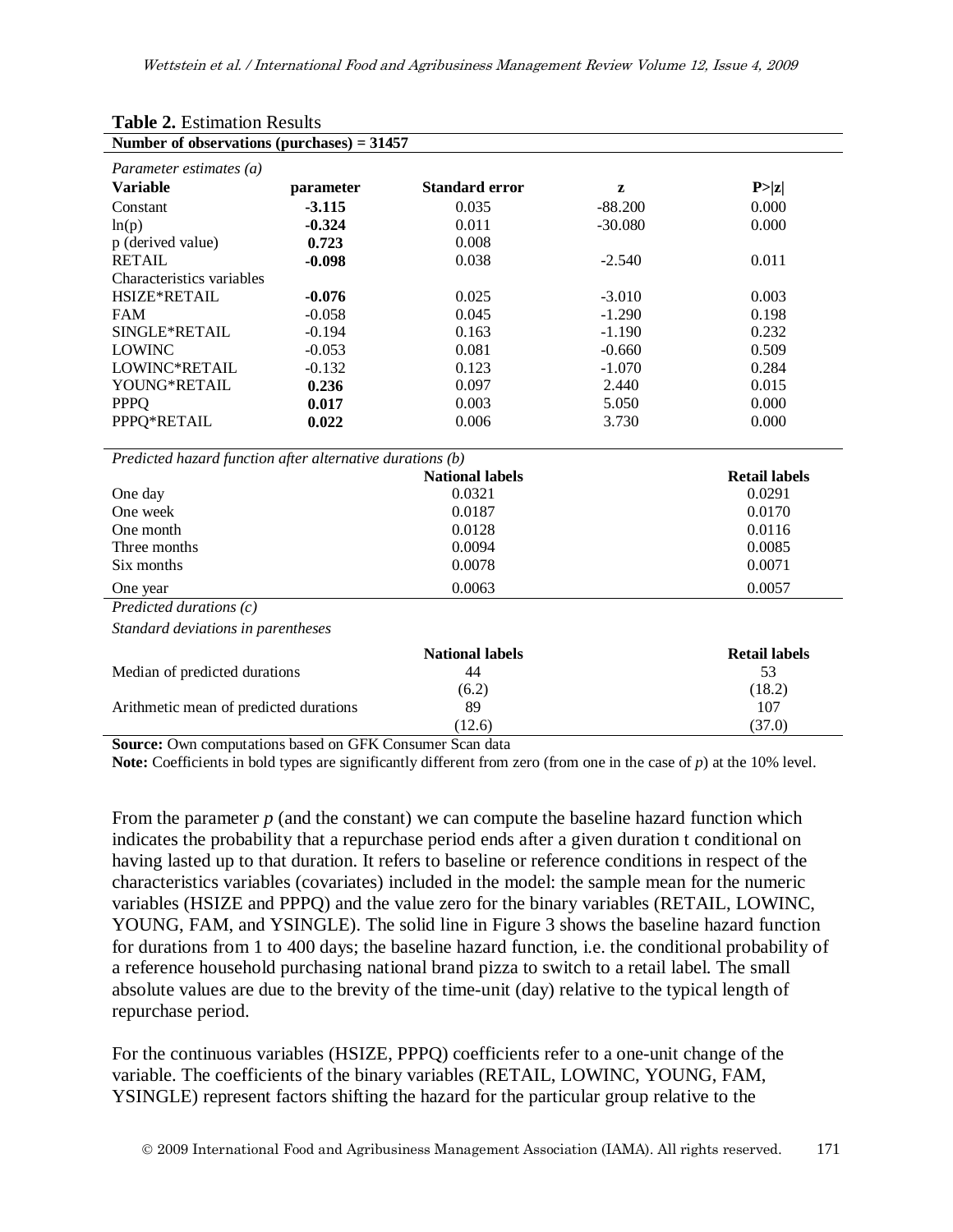households/purchases not belonging to this group, i.e. the baseline. For example, the coefficient value of 0.098 for RETAIL indicates that for consumers of private label pizza (RETAIL=1) the hazard of switching to the other brand type is (for any duration) nearly ten percent lower than for households patronising national brands  $(RETAIL=0)$ .<sup>10</sup> While the statistical significance of the coefficient of RETAIL indicates that the inclination to brand type switching is weaker among private label consumers than among national brand consumers, the difference in hazards is quite small (compare the hazards for selected durations in (Table 2(*b*). As far as we can interpret repurchase behaviour as an indicator of loyalty we can conclude with regard to our research objective that brand type loyalty is very similar for private labels and national brands.

The dashed line in Figure 3 shows the hazard function with all covariates at their baseline value except for RETAIL which takes the value 1 for private labels. We see that for private labels the hazards of brand switching are only slightly lower than for national brands. We can conclude that suppliers of national brand pizzas and private label pizzas can expect their customers to show a similar degree of brand loyalty. Suppliers of private labels have obviously achieved to generate a consumer perception of quality or value-for-money with regard to their product that is similar to the one that national brand consumers have for national brand pizzas.



Figure 3. Baseline Hazard Function

Table 2(*c*) lists measures of the expected duration of repurchase periods. The figures, carrying the same parametric information as the hazard function, indicate the approximate length of typical periods of loyalty to a brand type and is computed as median/arithmetic mean (over all spells) of durations predicted by the estimated hazard functions. (Arithmetic means are roughly twice the value of the median because very few long periods exert a strong positive bias. Hence, these means are not values to be typically encountered in the sample.) The expected duration of repurchase periods (median) is 53 days for the private labels and 44 days for the national brands, which reflects the same ranking as the hazard functions. Again we find that median (and mean) predicted durations are shorter for national brands than for private labels.

<span id="page-9-0"></span><sup>&</sup>lt;sup>10</sup> To be exact, in the case of our proportional specification, the hazard ratio  $hr_i$  for covariate  $x_i$  is

 $hr_i = d \ln h(x, \beta) / dx_i = \exp(\beta_i)$  and the percentage change in effect of  $x_i$  is  $(1 - hr_i)^* 100$ .  $(1 - \exp(-0.098)^* 100 = -9.32$  %).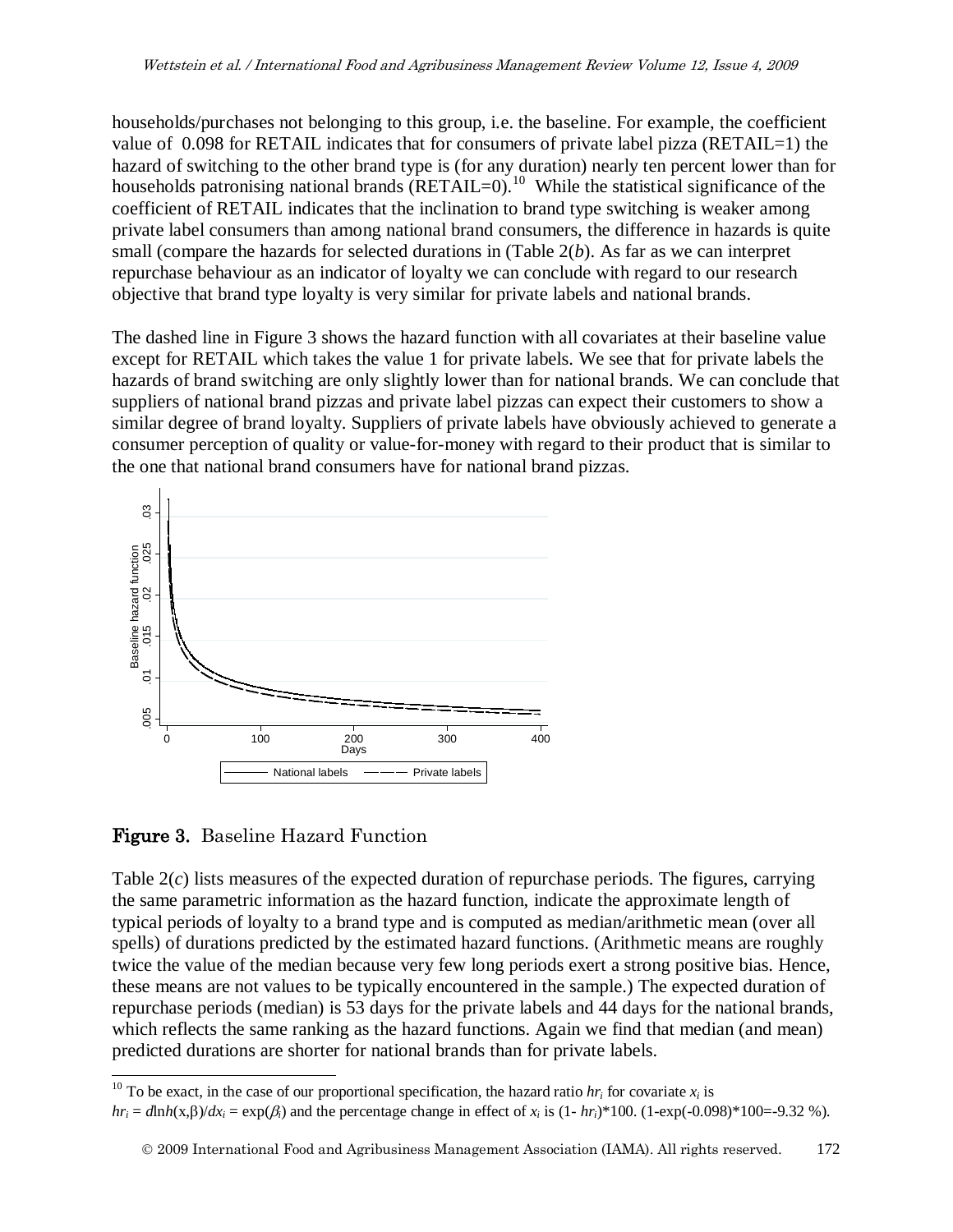The estimated coefficients of the household characteristics in Table 2 reflect the impact of household characteristics on the repeated purchase behaviour. Coefficients of interaction terms establish whether the characteristics affect repurchase behaviour of national brand and private label customers differently. We can say that the higher a positive (or the less negative) coefficient is, the higher the tendency to switch brands and the lower the loyalty to the brand type originally patronized.

Focusing on the significant findings, we first consider the interaction term with RETAIL for the household size (HSIZE). Larger households consuming private label pizzas are more likely to repeat their choices. This may be connected to the difference in the average price per 350g unit of frozen pizza which was (converted into Euro) 1.17€ for private labels and 2.04€ for the national brands Dr. Oetker and Wagner. If private label customers perceive a monetary advantage, the budget effect is more pronounced due to the larger quantities consumed to meet the household needs. Our result with regard to HSIZE is consistent with what Baltas and Doyle (1998) found for British tea consumers: larger households have higher repurchase tendencies toward private labels than do smaller households.

For the dummy variable YOUNG we find that private label consumers with household heads under 30 years of age have a considerably higher tendency to switch the brand type than other households.

For the variables indicating specific household types as well as per capita income the estimated coefficients are not significant. With respect to the income variable this is contrary to results of other studies that have found significant income effects on the choice between national brands and private labels. In our estimation such effects may in part be hidden by collinearties between the income dummy variable LOWINC and other household characteristics.

The only behavioral household characteristic considered here is the frequency of frozen pizza purchases (PPPQ). Its impact on repurchase behavior as its interaction term with RETAIL is significant. Each additional pizza per quarter increases the hazard of ending a repurchase period on any given day by about two percent (parameter 0.017) for national brand consumers and by about four percent (1.017\*1.022) for private label consumers. Frequent buyers are less loyal. A high purchase frequency reduces the tendency to repurchase brands significantly more for private labels than for national brands.

This last finding suggests implications for management. Particularly for private labels, high frequency buying bears the risk of losing former customers. Product managers can reduce this frequency of choices by offering larger packaging units containing two or more frozen pizzas. The pervasiveness of such packs for private label pizzas indicates attempts of private label owners to retain customers in a highly competitive market.

## **Summary and Outlook**

The increase of private labels in the food market over the last two decades and retailers' high expenditures for establishing them raise some questions. The first question is whether retailers are able to commit customers to their own brands, i.e., whether consumers repurchase retail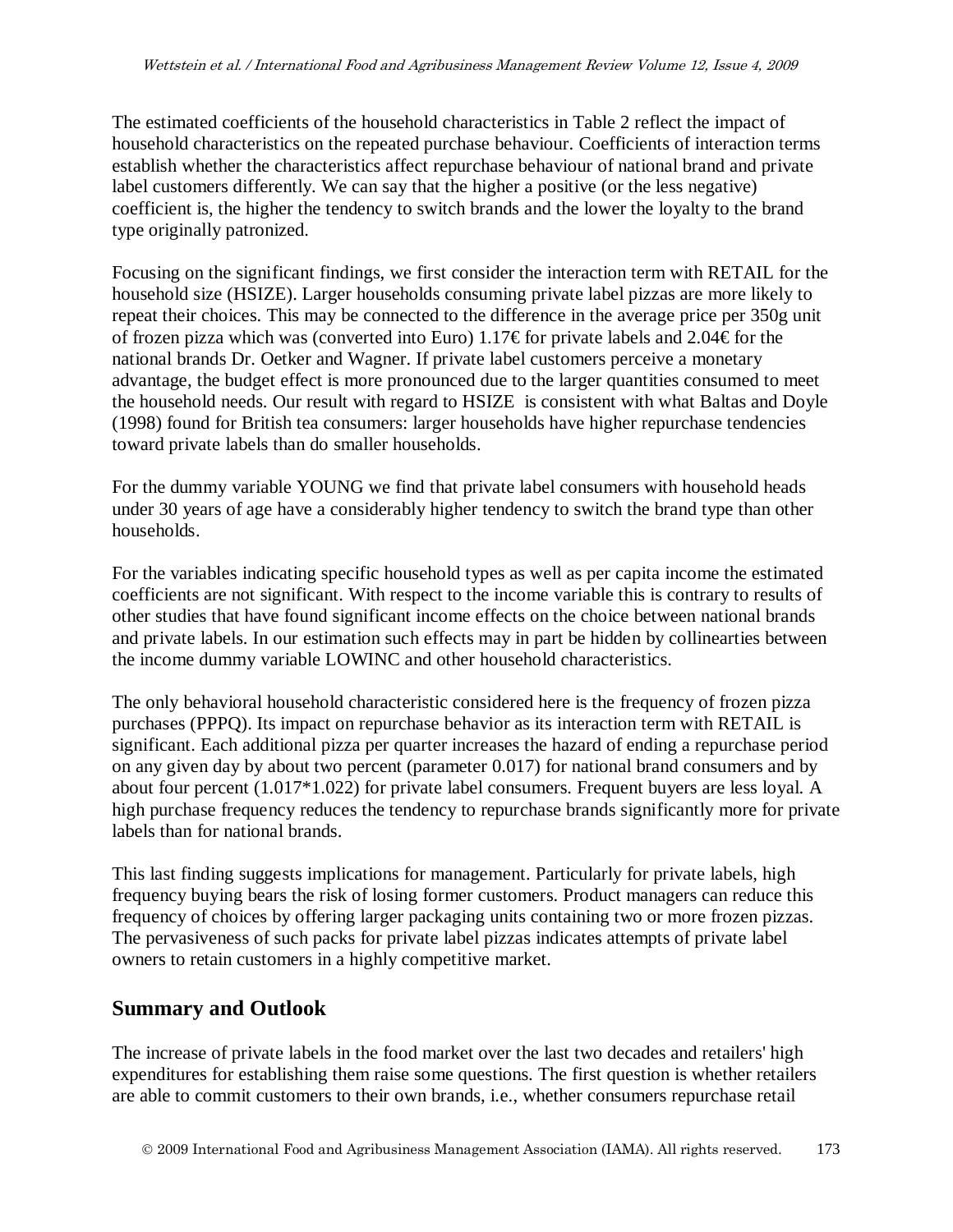branded products. The second question is whether consumers consider private labels to be a "real" brand, i.e., do they compare private labels with strong national brands. In order to test our research questions, we use a panel data analysis of the frozen pizza purchases of 14,000 households in Germany over a four-year period. We use the length of repurchase periods as an indicator of loyalty. Thereby, we focus on repurchase periods as an indicator of brand loyalty because repurchase behaviour is a necessary condition for being a loyal consumer.

As an important extension of previous models we include the dynamic aspect of repurchase behaviour. In addition, we consider household characteristics. This facilitates a classification between specific household segments and the influence of their characteristics on repurchase behaviour.

In sum, we conclude that the endeavours of retailers to establish their brands are successful. Retailers are able to commit customers to their own brands to basically the same degree as national brand suppliers can. We find that in general differences in the repurchase behaviour between national brands and private labels are small though statistically significant. We recommend that retailers' marketing strategies address their target groups more directly. If certain products are known to be typically purchased by certain household types, the knowledge of type-specific differences in repurchase or brand switching tendencies can help to identify successful marketing strategies and pricing considerations.

Considering the term brand loyalty as a source of profit and growth is it perhaps not enough to analyse the length of repurchase periods only? As Jacoby (1971) suggests, repurchase is a necessary condition of brand loyalty. But as defined in the marketing literature, the term brand loyalty is not synonymous with repurchase behaviour. Some researchers (e.g. Day 1969; Jacoby 1971, Jacoby and Kyner 1973, Jacoby and Chestnut 1978; Dick and Basu 1994; Oliver 1997; Oliver 1999) emphasize that brand loyalty is only one source of repeated purchasing behaviour. It is important to consider consumers' purchasing patterns as well as their underlying attitudes. Thus, brand loyalty includes both a behavioural (purchase) component, which results in repeated purchases, and an attitudinal component, which results in a dispositional commitment to a brand and associates a unique value to it. However, this attitudinal component of brand loyalty cannot be observed directly by using panel data. This might be a challenge for further research. Our preliminary thoughts on this subject show that analysing cross-buying effects or consumers' tolerance towards price increases could be a possibility for future research. For example, if a repeat buyer of a particular pizza brand is found to have a significant inclination to becoming a buyer of frozen vegetables of the same brand, this could be interpreted as an indicator of brand loyalty. Likewise, a consumer who repeatedly buys the same brand even though the price has increased and/or the prices of other alternative brands have decreased, can probably be regarded as a loyal consumer as well.

## **Acknowledgement**

The authors would like to express their gratitude to the Deutsche Forschungsgemeinschaft (DFG, German Research Foundation) for granting financial support for conducting this research.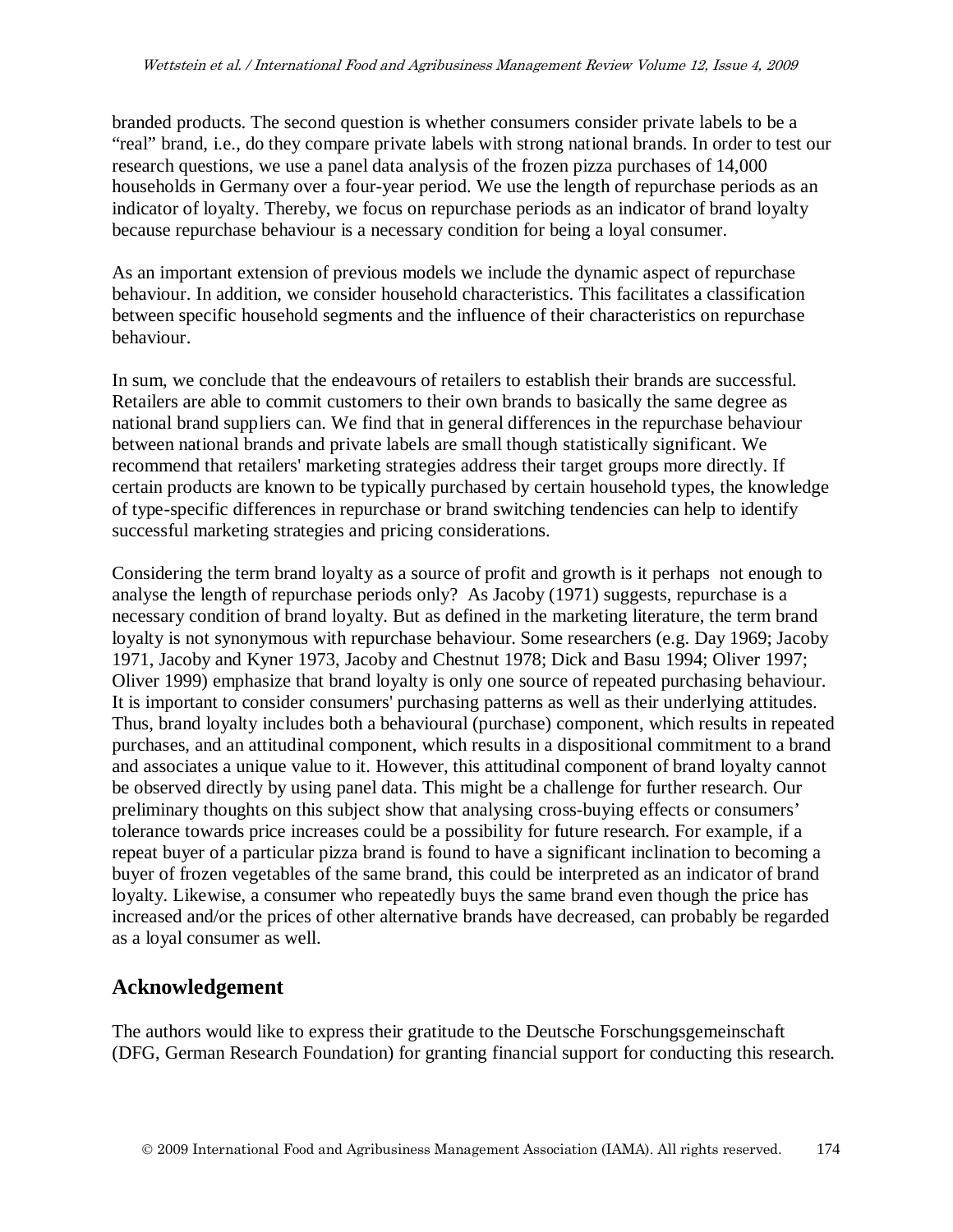#### **References**

- Allenby, G. M. and Rossi, P. E. "Quality Perceptions and Asymmetric Switching Between Brands.*" Marketing Science* 10 (1991): 185-204.
- Assael, H. *Consumer behavior and marketing action:* Boston: MA: Kent Publishing Company, 1984.
- Baltas, G. and Doyle, P. "An Empirical Analysis of Private Brand Demand Recognising Heterogeneous Preferences and Choice Dynamics". *Journal of the Operational Research Society* 49 (1998): 8, 790-798.
- Boatwright, P., Borle, S. and Kadane, J.B. "A Model of the Joint Distribution of Purchase Quantity and Timing" *Journal of the American Statistical Association* 98 (2003): 574- 572.
- Chiang, J. "A Simultaneous Approach to the Whether, What and How Much to Buy Questions." *Marketing Science* 10 (1991): 297-315.
- Choi, S.C. and Coughlan, A.T. "Private label positioning: Quality versus feature differentiation from the national brand" *Journal of Retailing* 82 (2006) :2, 79–93.
- Cleves, M., Gould, W., and Gutierrez, R. *An Introduction to Survival Analysis Using STATA – Revised Edition*. Stat Press Publication College Station, Texas, 2004.
- Copeland, M.R. "Relation of Consumers' Buying Habits to Marketing Methods." Harvard Business Review, 1 (1923): 282-289.
- Cotterill, R.W. and Putsis, W.P. "Market Share and Price Setting Behavior for Private Labels and National Brands" *Review of Industrial Organization* 17 (2000), 17-39.
- Cunningham, R.M. "Brand Loyalty What, Where, How Much?" Havard Business Review, 34 (1956): 116-128.
- Day, G.S. "A two-dimensional concept of brand loyalty." *Journal of advertising research* 3 (1969): 29-35.
- Dhar, S.K. and Hoch, S.J. "Why Store Brand Penetration Varies by Retailers" *Marketing Science* 16 (1997): 208-227.
- Dick, A. S. and Basu, K. "Customer Loyalty: Toward an Integrated Conceptual Framework." *Journal of the Academy of Marketing Science* 22 (1994):2, 99-113.
- Dölle, V. *Konzepte und Positionierung der Handelsmarken*. Bruhn, M. (Eds): Handelsmarken. 3. Edition, Stuttgart, 2001.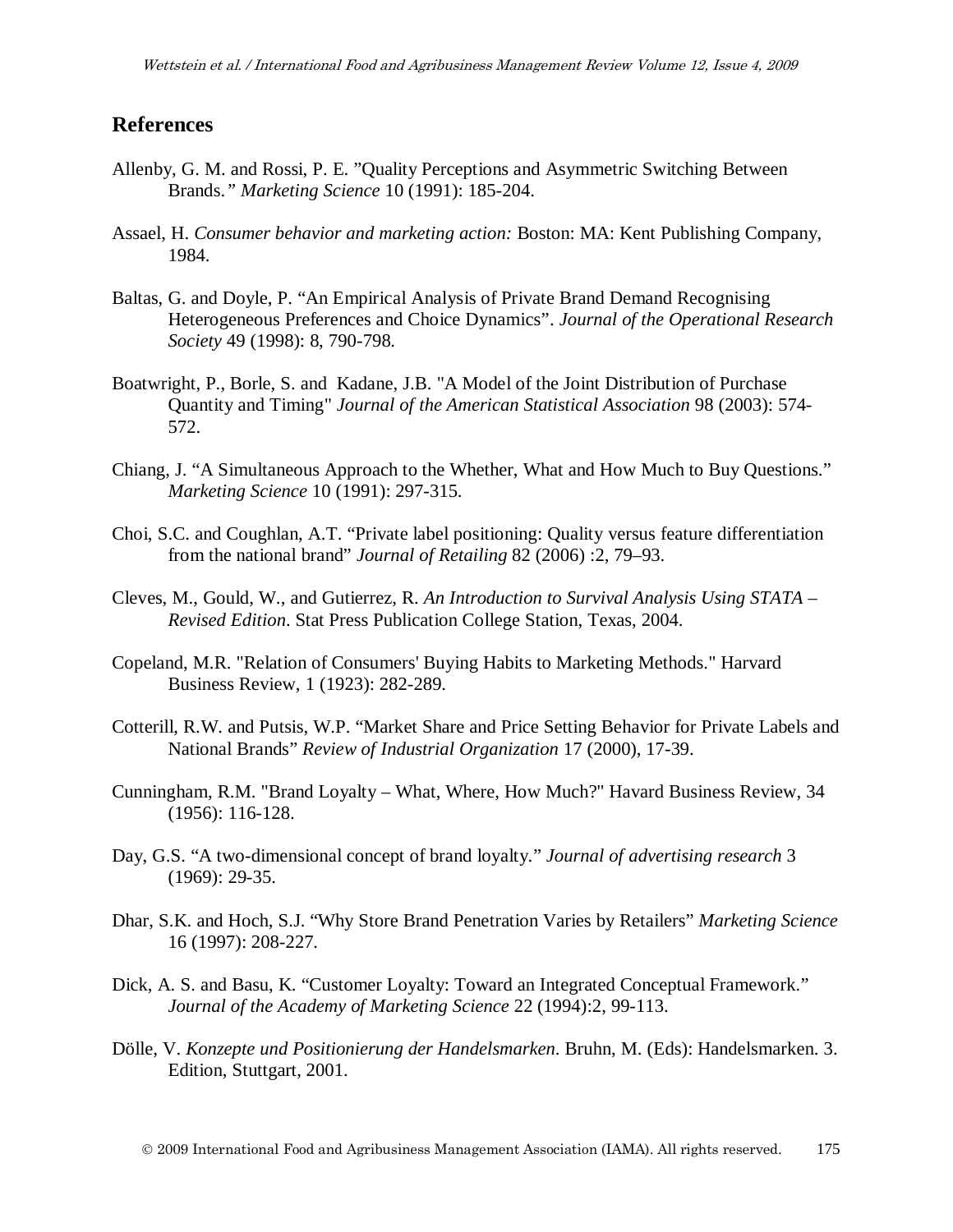- Duwors, R.E., Haines, G.H. "Event History Analysis Measures of Brand Loyalty." Journal of Marketing Research, 27 (1990), 485-493.
- Frank, R.E. "Brand Choice as Probability Process." Journal of Business, 35 (1962), 43-56.
- *GfK Group*. Description of the GfK-ConsumerScan panel retrieved from http://www.gfk.com/ps\_de/scan/index.en.html retrieved on Sep. 5, 2008.
- Gönül, F. F. and Srinivasan, K. "A dynamic model of repeat purchase and brand switching behavior in a consumer products category" *Journal of Retailing and Consumer Services* 4 (1997): 3, 185-191.
- Gould, B.W. "Consumer Demand for Butter, Margarine and Blends: The Role of Purchase and Household Characteristics" *Canadian Journal of Agricultural Economics* 45 (1997): 251- 266.
- Grewal, D. and Levy, M. "Retailing research: Past, present, and Future" *Journal of Retailing* 4 (2007): 4, 447-464.
- Gupta, S. and Chintagunta, P. K. "On Using Demographic Variables to Determine Segment Membership in Logit Mixture Models." *Journal of Marketing Research* 31 (1994): 128- 136.
- Hartl, J. "The Changing Consumer: Demanding but Predictable, International Food and Agribusiness." *Management Review* 9 (2006): 2, 88-93.
- Jacoby, J. "A model of multi-brand loyalty." *Journal of Advertising Research* (1971): 25–30.
- Jacoby, J. and Chestnut, R. W. *Brand Loyalty Measurement and Management.* John Wiley & Sons, New York, 1978.
- Jacoby, J. and Kyner, D.B. "Brand Loyalty vs. Repeat Purchasing Behavior." *Journal of Marketing Research* 1 (1973):1-9.
- Kalbfleisch, J.D. and Prentice, R.L. *The statistical analysis of failure time data*. Hoboken, NJ : Wiley, 2002.
- Lipstein, B. "Dynamics of Brand Loyalty and Brand Switching." Proceedings of the Fifth Annual Conference of the Advertising Research Foundation 1959, New York.
- Massy, W.F.; Frank, R.E.; Lodahl, T.M. "Purchasing Behavior and Personal Attributes." University of Pennsylvania Press 1968, Philadelphia.
- Moore, C.M., Fernie, J. and Burt, S.L. "Brands without boundaries: The internationalization of the design retailer's brand" *European Journal of Marketing* 34 (2000): 8, 919-937.